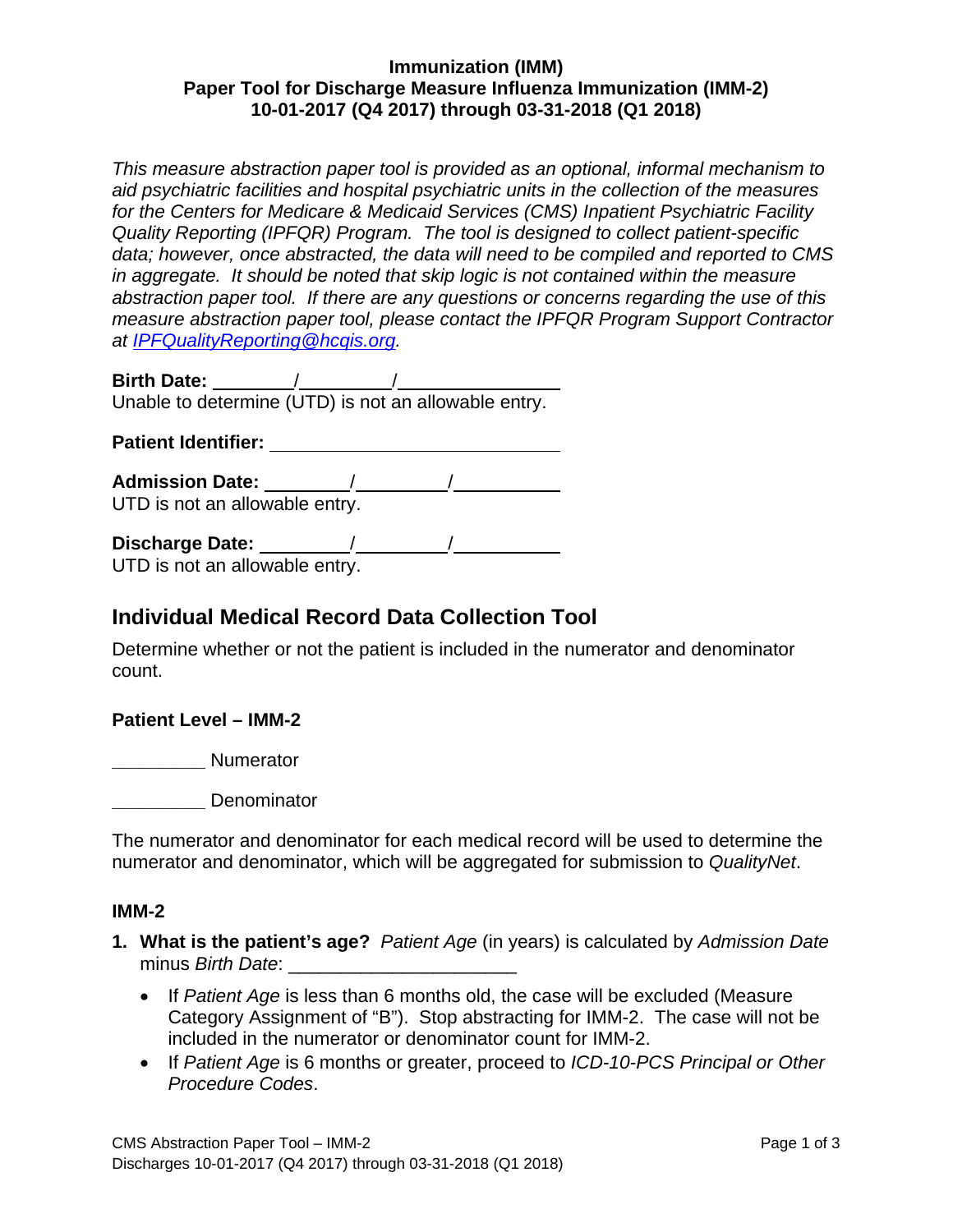## **Immunization (IMM) Paper Tool for Discharge Measure Influenza Immunization (IMM-2) 10-01-2017 (Q4 2017) through 03-31-2018 (Q1 2018)**

**2. What was the ICD-10-PCS Principal code selected as the principal procedure for this record?** (*ICD-10-PCS Principal Procedure Code)*

**What was the ICD-10-PCS Other Procedure code(s) selected as the other procedures for this record?** *(ICD-10-PCS Other Procedure Code)*

- If none of the codes above are on Table 12.10, proceed to *Discharge Disposition*.
- If at least one code above is on Table 12.10, the case will be excluded (Measure Category Assignment of "B"). The case will not be included in the numerator or denominator count for IMM-2. Stop abstracting.
- **3. What was the patient's discharge disposition on the day of discharge?** *(Discharge Disposition)*
	- \_\_\_\_\_ 1 Home
	- \_\_\_\_\_ 2 Hospice home

\_\_\_\_\_\_\_\_\_\_\_\_\_\_\_\_\_\_\_\_\_\_

\_\_\_\_\_\_\_\_\_\_\_\_\_\_\_\_\_\_\_\_\_\_

- \_\_\_\_\_ 3 Hospice healthcare facility
- \_\_\_\_\_ 4 Acute care facility
- \_\_\_\_\_ 5 Other healthcare facility
- \_\_\_\_\_ 6 Expired
- \_\_\_\_\_ 7 Left Against Medical Advice/AMA
- \_\_\_\_\_ 8 Not documented or unable to determine (UTD)
- If *Discharge Disposition Status* equals 1, 2, 3, 5, or 8, proceed to *Discharge Date*.
- If *Discharge Disposition Status* equals 4, 6, or 7, the case will be excluded (Measure Category Assignment of "B"). The case will not be included in the numerator or denominator count for IMM-2. Stop abstracting.
- **4. Discharge Date**: \_\_\_\_/\_\_\_\_/\_\_\_\_\_\_All dates are in MM-DD-YYYY. UTD is not an allowable entry.
	- If the discharge date is 10-01-YYYY through 03-31-YYYY, proceed to *Influenza Vaccination Status.*
	- If the discharge date is 04-01-YYYY through 09-30-YYYY, the case will be excluded (Measure Category Assignment of "B"). The case will not be included in the numerator or denominator count for IMM-2. Stop abstracting.